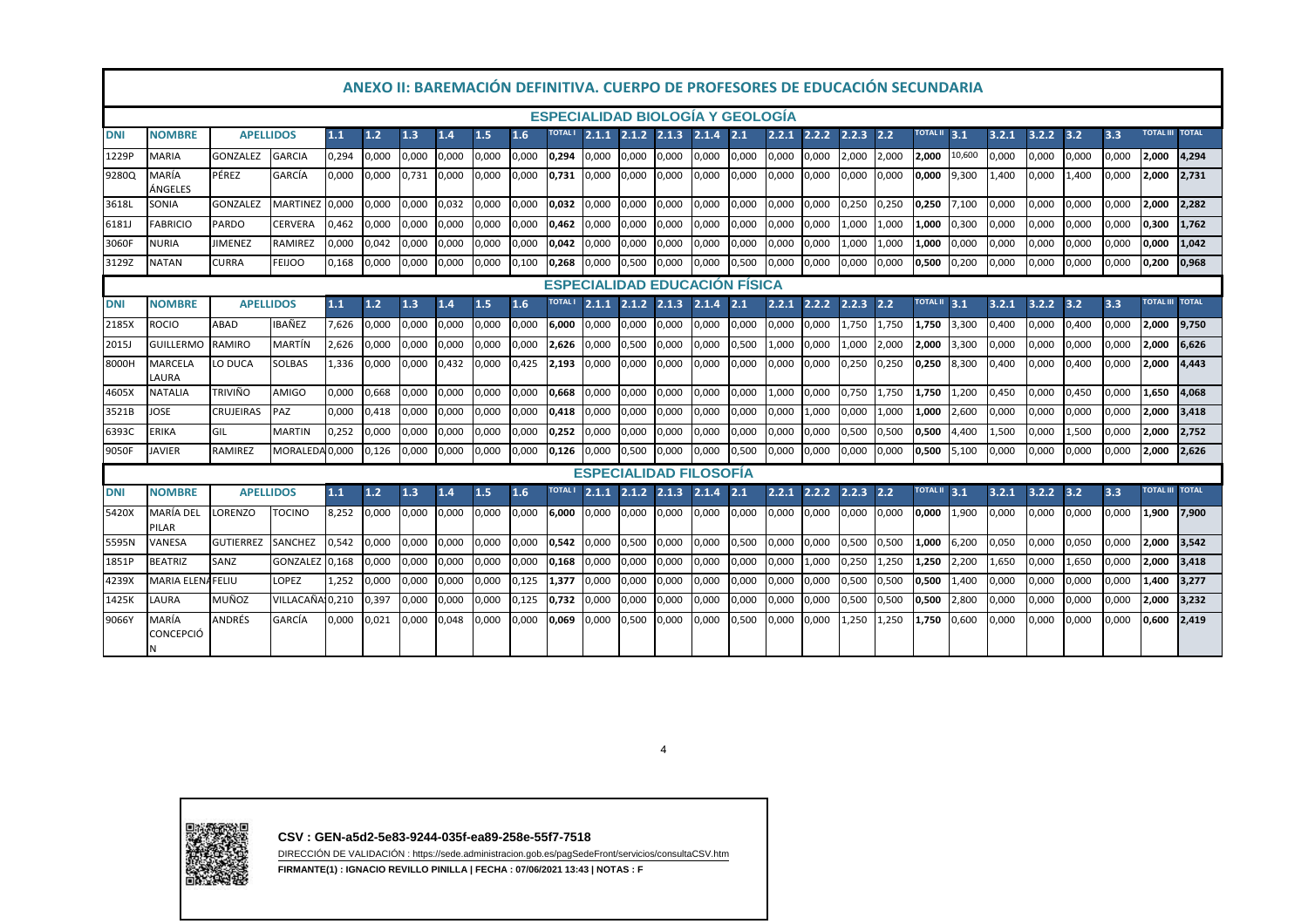|            |                               |                  |                 |       |       |       |       |       |       |                |       |       | <b>ESPECIALIDAD INGLÉS</b> |       |       |       |       |       |       |                          |        |       |       |       |       |                        |        |
|------------|-------------------------------|------------------|-----------------|-------|-------|-------|-------|-------|-------|----------------|-------|-------|----------------------------|-------|-------|-------|-------|-------|-------|--------------------------|--------|-------|-------|-------|-------|------------------------|--------|
| <b>DNI</b> | <b>NOMBRE</b>                 | <b>APELLIDOS</b> |                 | 1.1   | 1.2   | 1.3   | 1.4   | 1.5   | 1.6   | <b>TOTAL I</b> | 2.1.1 | 2.1.2 | 2.1.3                      | 2.1.4 | 2.1   | 2.2.1 | 2.2.2 | 2.2.3 | 2.2   | TOTAL $\overline{1}$ 3.1 |        | 3.2.1 | 3.2.2 | 3.2   | 3.3   | <b>TOTAL III TOTAL</b> |        |
| 5968Y      | <b>FERNANDO</b>               | EZQUERRA         | SANZ            | 3,752 | 0,000 | 0,750 | 0,000 | 1.600 | 0,000 | 6.000          | 0,000 | 0,000 | 0,000                      | 0,000 | 0,000 | 0,000 | 3,000 | 5,000 | 8,000 | 2,000                    | 3,500  | 1,000 | 0,000 | 1,000 | 0,000 | 2,000                  | 10.000 |
| 2108J      | JULIO                         | <b>LOPEZ</b>     | <b>SEVILLA</b>  | 5.252 | 0,000 | 0,000 | 0.000 | 0.000 | 0,000 | 5,252          | 0.000 | 0,000 | 0,000                      | 0,000 | 0,000 | 0,000 | 0,000 | L,000 | 1,000 | L,000                    | 9,200  | 0,550 | 0,000 | 0,550 | 0.000 | 2,000                  | 8.252  |
| 1742W      | LUIS                          | <b>BUENO</b>     | CONEJO          | 1,000 | 0,000 | 2,000 | 0,000 | 0,200 | 0,300 | 3,500          | 0,000 | 0,500 | 0,000                      | 0,000 | 0,500 | 0,000 | 1,000 | L,500 | 2,500 | 2,000                    | 4,500  | 0,000 | 0,000 | 0.000 | 0,000 | 2,000                  | 7,500  |
| 4568H      | <b>FRANCISCO</b>              | <b>MENESES</b>   | <b>GALAN</b>    | 0,000 | 0,000 | 1,876 | 0,000 | 0.400 | 0,600 | 2,876          | 0.000 | 0,000 | 0,000                      | 0,000 | 0.000 | 1,000 | 1,000 | 1,000 | 3,000 | 2.000                    | 1,500  | 2,250 | 0,000 | 2,250 | 0,000 | 2,000                  | 6,876  |
| 9977S      | <b>ANA MARIA</b>              | CELEMIN          | <b>RUIZ</b>     | 1.294 | 0,042 | 1,250 | 0,080 | 0,200 | 0,000 | 2.866          | 0.000 | 1.000 | 0,000                      | 0,000 | 1,000 | 0,000 | 0,000 | 1,250 | 1,250 | 2.000                    | 6,100  | 0,000 | 0.000 | 0.000 | 0.000 | 2.000                  | 6.866  |
| 1400X      | <b>OLGA</b>                   | RUEDA            | VAREA           | 2,794 | 0,000 | 0,000 | 0,000 | 0.000 | 0,275 | 3,069          | 0.000 | 0,000 | 0,000                      | 0,000 | 0.000 | 0,000 | 0,000 | 0,500 | 0,500 | 0,500                    | 6,400  | 0,000 | 0,000 | 0.000 | 0.000 | 2,000                  | 5,569  |
| 9882Q      | <b>NADIA</b>                  | CARREÑO          | <b>GARCIA</b>   | 1.710 | 0,731 | 0.000 | 0,600 | 0.000 | 0,000 | 3.041          | 0.000 | 0,000 | 0.000                      | 0,000 | 0.000 | 0,000 | 0,000 | 0,500 | 0,500 | 0,500                    | 2,000  | 0,350 | 0,000 | 0.350 | 0.000 | 2,000                  | 5.541  |
| 6364M      | <b>DAMIAN</b>                 | CUENCA           | ABELA           | 0.336 | 0,000 | 1.500 | 0,000 | 0.200 | 0,000 | 2.036          | 0.000 | 0,500 | 0.000                      | 0,000 | 0.500 | 0,000 | 1.000 | 0,250 | 1,250 | 1.750                    | 1.100  | 1.100 | 0,000 | 1.100 | 0.000 | 1.600                  | 5.386  |
| 6810B      | <b>ANTONIO</b><br>JOSE        | MUÑOZ            | <b>CARNERO</b>  | 0,000 | 0,250 | 0,834 | 0,000 | 0,000 | 0,000 | L,084          | 0,000 | 0,000 | 0,000                      | 0,000 | 0,000 | 0,000 | 1,000 | L,750 | 2,750 | 2,000                    | 3,200  | 0,000 | 0,000 | 0,000 | 0,000 | 2,000                  | 5,084  |
| 9829Z      | <b>JAVIER</b>                 | OCHOA            | LOZANO          | 0,000 | 0,000 | 0,584 | 0,624 | 0.000 | 0,000 | 1,208          | 0,000 | 0,000 | 0,000                      | 0,000 | 0,000 | 0,000 | 0,000 | 1,500 | 1,500 | 1,500                    | 7,700  | 0,000 | 0,000 | 0.000 | 0,000 | 2,000                  | 4.708  |
| 4451E      | <b>ANTONIA</b>                | <b>BERNAL</b>    | <b>SERRANO</b>  | 2,752 | 0,000 | 1,271 | 0,000 | 0.000 | 0,000 | 4.023          | 0.000 | 0,000 | 0,000                      | 0,000 | 0,000 | 0,000 | 0,000 | 0,500 | 0,500 | 0,500                    | 0,000  | 0,000 | 0.000 | 0.000 | 0.000 | 0,000                  | 4.523  |
| 8008W      | URBANO                        | JAREÑO           | LOPEZ           | 0,000 | 0,334 | 0,855 | 0,000 | 0.000 | 0,000 | 1,189          | 0.000 | 0,000 | 0,000                      | 0,000 | 0,000 | 0,000 | 0,000 | .,250 | 1,250 | 1,250                    | 9,700  | 0,000 | 0,000 | 0.000 | 0,000 | 2,000                  | 4.439  |
| 6693V      | <b>NATALIA SY</b>             | <b>BUDZIAK</b>   |                 | 0.710 | 0,189 | 0,000 | 0,000 | 0,000 | 0,000 | 0,899          | 0,000 | 0,500 | 0,000                      | 0,000 | 0,500 | 0,000 | 0,000 | 1,000 | 1,000 | 1,500                    | 3,300  | 0,000 | 0,000 | 0,000 | 0,000 | 2,000                  | 4,399  |
| 3677V      | <b>PALOMA</b>                 | <b>BARRIO</b>    | <b>IGLESIAS</b> | 0,000 | 0,000 | 1,021 | 0,000 | 0,000 | 0,000 | 1,021          | 0,000 | 0,500 | 0,000                      | 0,000 | 0,500 | 0,000 | 0,000 | 0,250 | 0,250 | 0,750                    | 6,600  | 0,000 | 0,000 | 0,000 | 0,000 | 2,000                  | 3.771  |
| 2738V      | <b>ELSA</b>                   | <b>MARTINEZ</b>  | VALCARCEL 0.420 |       | 0,000 | 0.063 | 0.000 | 0.200 | 0.000 | 0.683          | 0.000 | 0,000 | 0.000                      | 0,000 | 0.000 | 0,000 | 0,000 | .000  | 1,000 | L.000                    | 3,000  | 0,000 | 0,000 | 0.000 | 0,000 | 2,000                  | 3.683  |
| 3826T      | <b>ELENA</b><br><b>CHIARA</b> | CAGLIERO         | <b>BRUSASCA</b> | 0.000 | 0,063 | 0.042 | 0,000 | 0,200 | 0,050 | 0.355          | 0,000 | 0,000 | 0,000                      | 0,000 | 0,000 | 0,000 | 0,000 | 1,250 | 1,250 | 1,250                    | 3.800  | 0,350 | 0,000 | 0,350 | 0.000 | 2,000                  | 3.605  |
| 0684V      | <b>AMELIA</b>                 | MARTINEZ         | JIMENEZ         | 0.168 | 0,021 | 0.084 | 0,000 | 0.200 | 0,000 | 0.473          | 0.000 | 0,000 | 0.000                      | 0,000 | 0.000 | 0,000 | 0.000 | 1,000 | 1.000 | 1.000                    | 2.000  | 0,000 | 0,000 | 0.000 | 0.000 | 2.000                  | 3.473  |
| 8742W      | Mª YARA                       | RODRIGUEZ        | <b>TORNERO</b>  | 0.000 | 0,000 | 0,000 | 0,640 | 0,000 | 0,000 | 0,640          | 0,000 | 0,000 | 0,000                      | 0,000 | 0,000 | 0,000 | 0,000 | 0,500 | 0,500 | 0,500                    | 21,600 | 0,100 | 0,000 | 0,100 | 0,000 | 2,000                  | 3.140  |
| 6298P      | <b>DANIEL</b>                 | PERIGALI         | GUERRERO 0.084  |       | 0,042 | 0,000 | 0,000 | 0,000 | 0,000 | 0.126          | 0.000 | 0,000 | 0,000                      | 0,000 | 0,000 | 0,000 | 0,000 | ,000  | 1,000 | L.000                    | 7,500  | 0,000 | 0,000 | 0.000 | 0,000 | 2,000                  | 3,126  |
| 2378R      | MARÍA<br><b>ISABEI</b>        | GOMARIZ          | GIL             | 0,000 | 0,689 | 0,000 | 0,100 | 0,000 | 0,000 | 0.789          | 0,000 | 0,000 | 0,000                      | 0,000 | 0,000 | 0,000 | 0,000 | L,000 | 1,000 | L,000                    | 0,700  | L,500 | 0,000 | 1,500 | 0,000 | 1,200                  | 2,989  |
| 9184K      | <b>CONCEPCIO</b>              | BOTAYA           | <b>PUEYO</b>    | 0.168 | 0,000 | 0.000 | 0,000 | 0.000 | 0,000 | 0.168          | 0.000 | 1.000 | 0.000                      | 0,000 | L.000 | 0,000 | 0,000 | 0,750 | 0,750 | 1.750                    | 1.000  | 0.000 | 0.000 | 0.000 | 0.000 | .000                   | 2.918  |
| 9776P      | SERGIO JAVIE ALCARAZ          |                  | <b>MONTIEL</b>  | 0.000 | 0,605 | 0.000 | 0.000 | 0.000 | 0,000 | 0.605          | 0.000 | 0.000 | 0.000                      | 0,000 | 0.000 | 0,000 | 0.000 | 0,000 | 0,000 | 10.000                   | 3.500  | 0.000 | 0.000 | 0.000 | 0.000 | 2.000                  | 2.605  |
| 3593W      | MARÍA                         | MARTÍNEZ         | <b>BRAGA</b>    | 0.126 | 0,000 | 0,000 | 0,000 | 0.000 | 0,000 | 0,126          | 0.000 | 0,000 | 0,000                      | 0,000 | 0.000 | 0,000 | 0,000 | 0,000 | 0,000 | 0.000                    | 7,500  | 0,000 | 0,000 | 0.000 | 0,000 | 2,000                  | 2,126  |
| 0928L      | JOSE                          | ESPUELA          | <b>NIETO</b>    | 0,084 | 0,000 | 0,000 | 0,000 | 0.000 | 0,000 | 0.084          | 0,000 | 0,000 | 0,000                      | 0,000 | 0,000 | 0,000 | 0,000 | 0,250 | 0,250 | 0,250                    | 0,000  | 1,500 | 0,000 | 1,500 | 0,000 | 0,500                  | 0,834  |





**CSV : GEN-a5d2-5e83-9244-035f-ea89-258e-55f7-7518**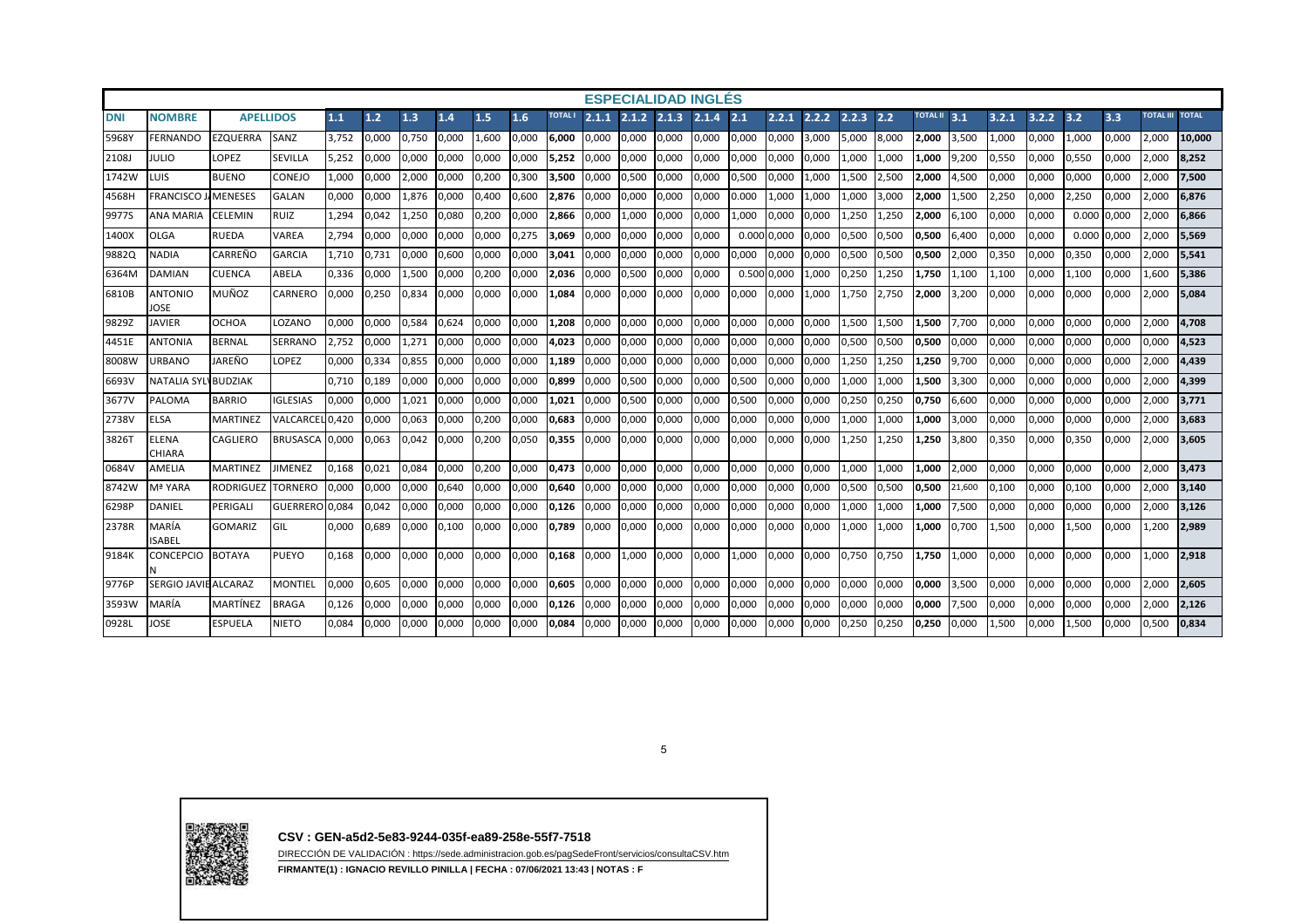| <b>ESPECIALIDAD LENGUA CASTELLANA Y LITERATURA</b><br><b>TOTAL I</b><br><b>TOTAL II</b> 3.1<br>3.3<br>TOTAL III TOTAL<br>1.1<br>1.2<br>1.3<br>1.6<br>$2.1.1$ $2.1.2$ $2.1.3$<br>2.1.4<br>2.1<br>2.2.1<br>2.2.2<br>2.2.3<br>2.2<br>3.2.1<br>3.2.2<br>3.2<br><b>DNI</b><br><b>APELLIDOS</b><br>1.4<br>1.5<br><b>NOMBRE</b> |                              |                  |                 |       |       |       |       |       |       |                |       |       |                                 |       |       |       |       |       |       |                 |        |       |       |       |       |                        |        |
|--------------------------------------------------------------------------------------------------------------------------------------------------------------------------------------------------------------------------------------------------------------------------------------------------------------------------|------------------------------|------------------|-----------------|-------|-------|-------|-------|-------|-------|----------------|-------|-------|---------------------------------|-------|-------|-------|-------|-------|-------|-----------------|--------|-------|-------|-------|-------|------------------------|--------|
|                                                                                                                                                                                                                                                                                                                          |                              |                  |                 |       |       |       |       |       |       |                |       |       |                                 |       |       |       |       |       |       |                 |        |       |       |       |       |                        |        |
| 4614M                                                                                                                                                                                                                                                                                                                    | <b>FRANCISCO</b><br>FERNANDO | LATORRE          | <b>ROMERO</b>   | 8,794 | 0,000 | 0,000 | 0.000 | 0,200 | 5,275 | 6,000          | 0,000 | 0,500 | 0,000                           | 0,000 | 0,500 | 0,000 | 1,000 | 0,500 | 1,500 | 2.000           | 14,000 | 0,500 | 0,000 | 0,500 | 0,000 | 2,000                  | 10,000 |
| 0688E                                                                                                                                                                                                                                                                                                                    | SOFIA                        | CUÑA             | MIGALLON 6.210  |       | 0,000 | 0.000 | 0.000 | 0.200 | 1,800 | 6.000          | 0.000 | 1,500 | 0.000                           | 0,000 | 1,500 | 0,000 | 2.000 | .500  | 3,500 | 2.000           | 5,900  | 0,000 | 0,000 | 0.000 | 0.000 | 2,000                  | 10.000 |
| 3931E                                                                                                                                                                                                                                                                                                                    | <b>PALOMA</b>                | <b>DÍAZ</b>      | RODRÍGUE 6,042  |       | 0,000 | 1,168 | 0,000 | 0,000 | 0,000 | 6,000          | 0,000 | 0,000 | 0,000                           | 0,000 | 0,000 | 0,000 | 2,000 | 0,500 | 2,500 | 2,000           | 3,800  | 0,350 | 0,000 | 0,350 | 0,000 | 2,000                  | 10,000 |
| 9434X                                                                                                                                                                                                                                                                                                                    | <b>RICARDO</b>               | COCA             | PÉREZ           | 2,920 | 3,000 | 1,105 | 0,000 | 0.400 | 1,500 | 6,000          | 0,000 | 0,500 | 0,000                           | 0,000 | 0,500 | 0,000 | 1.000 | 0,750 | 1,750 | 2.000           | 15,300 | 0,000 | 0,000 | 0,000 | 0,000 | 2,000                  | 10,000 |
| 0861P                                                                                                                                                                                                                                                                                                                    | NOEMÍ                        | <b>COGORRO</b>   |                 | 6,336 | 0,000 | 0,000 | 0,000 | 0,000 | 3,450 | 6,000          | 0,000 | 0,000 | 0,000                           | 0,000 | 0,000 | 0,000 | 1,000 | 0,500 | 1,500 | 1,500           | 15,700 | 0,000 | 0,000 | 0,000 | 0,000 | 2,000                  | 9,500  |
| 5230J                                                                                                                                                                                                                                                                                                                    | <b>OLGA</b><br><b>MARIA</b>  | <b>RAMOS</b>     | <b>ALONSO</b>   | 0,500 | 0,000 | 4,647 | 0,000 | 0,200 | 0,000 | 5,347          | 0,000 | 0,000 | 0,000                           | 0,000 | 0,000 | 1,000 | 1,000 | 0,250 | 2,250 | 2,000           | 3,400  | 0,000 | 0,000 | 0,000 | 0,000 | 2,000                  | 9,347  |
| 9649L                                                                                                                                                                                                                                                                                                                    | <b>MÓNICA</b><br>SANDRA      | LISTA            | RODRÍGUE I      | 1.500 | 0.000 | 3.126 | 0.000 | 0.200 | 0.000 | 4.826          | 0.000 | 0.000 | 0.000                           | 0.000 | 0.000 | 0.000 | 1.000 | 1.000 | 2.000 | 2.000           | 3.800  | 0,300 | 0.000 | 0.300 | 0.000 | 2,000                  | 8.826  |
| 5968Y                                                                                                                                                                                                                                                                                                                    | <b>FERNANDO</b>              | EZQUERRA         | SANZ            | 1.000 | 0.000 | 2.126 | 0.000 | 1.600 | 0.000 | 4,726          | 0.000 | 0,000 | 0.000                           | 0,000 | 0.000 | 0.000 | 3,000 | 5,000 | 8,000 | 2.000           | 3,500  | 1.000 | 0.000 | 1.000 | 0.000 | 2,000                  | 8.726  |
| 8903Y                                                                                                                                                                                                                                                                                                                    | <b>MARIA</b><br>ANGELES      | VALVERDE         | <b>MENCHER</b>  | 7,000 | 0,000 | 0,000 | 0.000 | 0,000 | 0,000 | 6,000          | 0,000 | 0,000 | 0,000                           | 0,000 | 0,000 | 0,000 | 0,000 | 0,500 | 0,500 | 0,500           | 6,100  | 0,600 | 0,000 | 0,600 | 0,000 | 2,000                  | 8,500  |
| 0634C                                                                                                                                                                                                                                                                                                                    | <b>MONICA</b>                | <b>GARCIA</b>    | <b>BULLON</b>   | 0,378 | 0,000 | 1,313 | 0,000 | 0.400 | 0,000 | 2,091          | 0,000 | 0,000 | 0,000                           | 0,000 | 0,000 | 0,000 | 0,000 | L,250 | 1,250 | 1,250           | 2,900  | 0,000 | 0,000 | 0,000 | 0,000 | 2,000                  | 5,341  |
| 0540F                                                                                                                                                                                                                                                                                                                    | NIEVES                       | <b>HERRERO</b>   | GARCIA          | 0,500 | 0,000 | 0,189 | 0,000 | 0,800 | 0,000 | 1,489          | 0,000 | 0,000 | 0,000                           | 0,000 | 0,000 | 1,000 | 0,000 | 0,750 | 1,750 | 1,750           | 6,300  | 1,000 | 0,000 | 1,000 | 0,000 | 2,000                  | 5,239  |
| 3767V                                                                                                                                                                                                                                                                                                                    | RAFAEL                       | GAY              | <b>BOLEAS</b>   | 0,000 | 0,000 | 0,876 | 0,000 | 0,000 | 0,050 | 0,926          | 0,000 | 0,000 | 0,000                           | 0,000 | 0,000 | 0,000 | 1,000 | L,000 | 2,000 | 2,000           | 3,000  | 0,000 | 0,000 | 0,000 | 0,000 | 2,000                  | 4,926  |
| 5937E                                                                                                                                                                                                                                                                                                                    | LAURA                        | RIPIADO          | CHUECA          | 0.794 | 0,000 | 0,000 | 0.000 | 0.200 | 0,000 | 0,994          | 0,000 | 0,500 | 0,000                           | 0,000 | 0,500 | 0,000 | 0,000 | .,250 | 1,250 | 1,750           | 6,000  | 0,000 | 0,000 | 0.000 | 0,000 | 2,000                  | 4,744  |
| 0493D                                                                                                                                                                                                                                                                                                                    | <b>CRISTINA</b>              | <b>GOMEZ</b>     | MONTES          | 0.878 | 0,000 | 0,000 | 0,000 | 0.400 | 0,000 | 1,278          | 0.000 | 0,500 | 0,000                           | 0,000 | 0,500 | 0,000 | 0,000 | 0.750 | 0,750 | 1,250           | 3,400  | 0,000 | 0,000 | 0,000 | 0,000 | 2,000                  | 4,528  |
| 2129M                                                                                                                                                                                                                                                                                                                    | ANGELES                      | <b>CERRILLO</b>  | VIDA            | 0,420 | 0,000 | 0,000 | 0.000 | 0.000 | 0,000 | 0,420          | 0.000 | 0,000 | 0.000                           | 0,000 | 0.000 | 0,000 | 1,000 | 0.750 | 1,750 | 1,750           | 3,500  | 0,000 | 0,000 | 0,000 | 0,000 | 2,000                  | 4,170  |
| 5441T                                                                                                                                                                                                                                                                                                                    | LAURA                        | <b>GONZALEZ</b>  | FERNANDE 0,752  |       | 0,000 | 0,000 | 0,000 | 0,200 | 0,000 | 0,952          | 0,000 | 0,500 | 0,000                           | 0,000 | 0,500 | 0,000 | 0,000 | 0,500 | 0,500 | 1,000           | 1,800  | 0,000 | 0,000 | 0,000 | 0,000 | 1,800                  | 3,752  |
| 0122F                                                                                                                                                                                                                                                                                                                    | NORA                         | <b>MANCHAD</b>   | SAFONT          | 1,500 | 0,000 | 0.000 | 0.000 | 0.000 | 0,000 | 1.500          | 0.000 | 0,000 | 0.000                           | 0,000 | 0.000 | 0.000 | 0,000 | L,250 | 1,250 | 1.250           | 0,000  | 0,200 | 0,000 | 0.200 | 0.000 | 0,200                  | 2,950  |
| 5681E                                                                                                                                                                                                                                                                                                                    | SARA                         | GONZALEZ         | <b>MORENO</b>   | 0,252 | 0,000 | 0,000 | 0,000 | 0,000 | 0,000 | 0,252          | 0,000 | 0,000 | 0,000                           | 0,000 | 0,000 | 1,000 | 0,000 | 0,750 | 1,750 | 1,750           | 0,000  | 0,000 | 0,000 | 0,000 | 0,000 | 0,000                  | 2,002  |
| 2481C                                                                                                                                                                                                                                                                                                                    | <b>EVA</b>                   | <b>SACRISTAN</b> | GONZALEZ 0,000  |       | 0,021 | 0,000 | 0.000 | 0,000 | 0,000 | 0,021          | 0,000 | 0,000 | 0,000                           | 0,000 | 0,000 | 1,000 | 0,000 | 0,000 | 1,000 | 1.000           | 0,300  | 0,200 | 0,000 | 0,200 | 0,000 | 0,500                  | 1,521  |
| 7901L                                                                                                                                                                                                                                                                                                                    | CRISTIAN                     | ROMÁN            | POLO            | 0,500 | 0,000 | 0,000 | 0,000 | 0,000 | 0,000 | 0,500          | 0,000 | 0,000 | 0,000                           | 0,000 | 0,000 | 0,000 | 0,000 | 0,000 | 0,000 | 0,000           | 0,000  | 0,650 | 0,000 | 0,650 | 0,000 | 0,500                  | 1,000  |
|                                                                                                                                                                                                                                                                                                                          |                              |                  |                 |       |       |       |       |       |       |                |       |       | <b>ESPECIALIDAD MATEMATICAS</b> |       |       |       |       |       |       |                 |        |       |       |       |       |                        |        |
| <b>DNI</b>                                                                                                                                                                                                                                                                                                               | <b>NOMBRE</b>                | <b>APELLIDOS</b> |                 | $1.1$ | 1.2   | 1.3   | 1.4   | 1.5   | 1.6   | <b>TOTAL I</b> | 2.1.1 | 2.1.2 | 2.1.3                           | 2.1.4 | 2.1   | 2.2.1 | 2.2.2 | 2.2.3 | 2.2   | <b>TOTAL II</b> | 3.1    | 3.2.1 | 3.2.2 | 3.2   | 3.3   | <b>TOTAL III TOTAL</b> |        |
| 2285F                                                                                                                                                                                                                                                                                                                    | SUSANA                       | <b>HUIDOBRO</b>  | <b>DEL ARCO</b> | 4,000 | 0,000 | 1,292 | 0,000 | 0,000 | 1,500 | 6,000          | 0,000 | 0,000 | 0,000                           | 0,000 | 0,000 | 0,000 | 0,000 | ,000  | 1,000 | 1,000           | 2,000  | 0,000 | 0,000 | 0,000 | 0,000 | 2,000                  | 9,000  |
| 7850D                                                                                                                                                                                                                                                                                                                    | <b>MARIA</b><br>ASUNCION     | <b>DIARTE</b>    | LOPEZ           | 5,210 | 0,000 | 0.481 | 0.000 | 0,000 | 0,000 | 5,691          | 0.000 | 0,000 | 0,000                           | 0,000 | 0,000 | 0,000 | 0,000 | 0,000 | 0,000 | 0.000           | 5,100  | 0,550 | 0,000 | 0,550 | 0,000 | 2,000                  | 7,691  |
| 8577T                                                                                                                                                                                                                                                                                                                    | <b>JAVIER</b>                | PINILLA          | <b>DUTOIT</b>   | 0,000 | 0,000 | 1,605 | 0,000 | 0,000 | 0,300 | 1,905          | 0,000 | 0,000 | 0,000                           | 0,000 | 0,000 | 2,000 | 0,000 | ,000  | 3,000 | 2,000           | 2,900  | 1,500 | 0,000 | 1,500 | 0,000 | 2,000                  | 5,905  |

6



**CSV : GEN-a5d2-5e83-9244-035f-ea89-258e-55f7-7518**